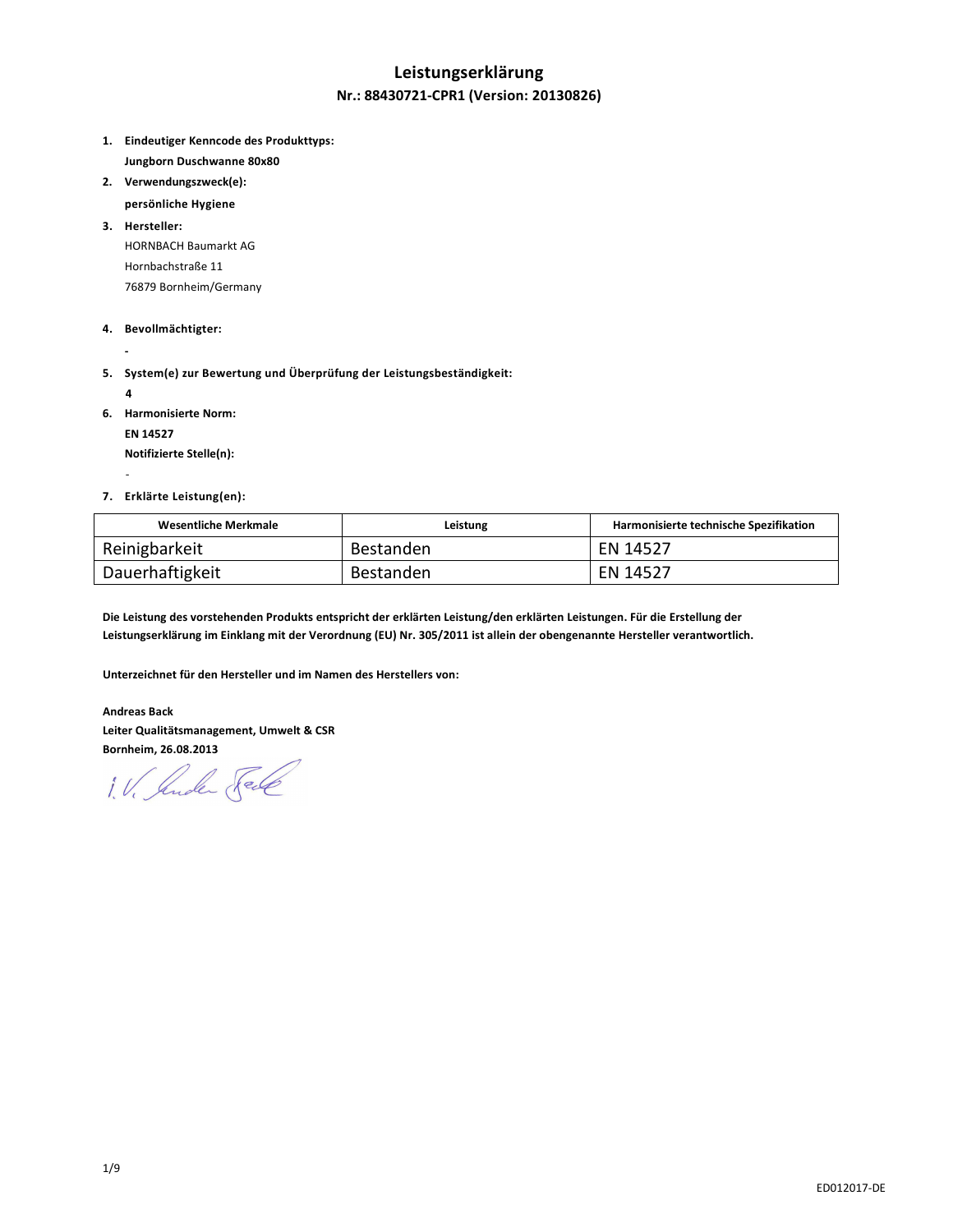# **Declaration of Performance**

### **No 88430721-CPR1 (Version: 20130826)**

- **1. Unique identification code of the product-type: Jungborn shower basin 80x80**
- **2. Intended use/es:**

 **personal hygiene** 

**3. Manufacturer:**  HORNBACH Baumarkt AG Hornbachstraße 11 76879 Bornheim/Germany

#### **4. Authorised representative:**

- 
- **5. System/s of AVCP:** 
	- **4**

 **-** 

**6. Harmonised standard:** 

 **EN 14527** 

 **Notified body/ies:** 

#### **7. Declared performance/s:**

| <b>Essential characteristics</b> | Performance | Harmonised technical specification |
|----------------------------------|-------------|------------------------------------|
| Cleanability                     | pass        | EN 14527                           |
| Durability                       | pass        | EN 14527                           |

**The performance of the product identified above is in conformity with the set of declared performance/s. This declaration of performance is issued, in accordance with Regulation (EU) No 305/2011, under the sole responsibility of the manufacturer identified above.** 

**Signed for and on behalf of the manufacturer by:** 

**Andreas Back Head of Quality Assurance, Environmental Issues & CSR At Bornheim on 26.08.2013** 

1. V. Suder Sele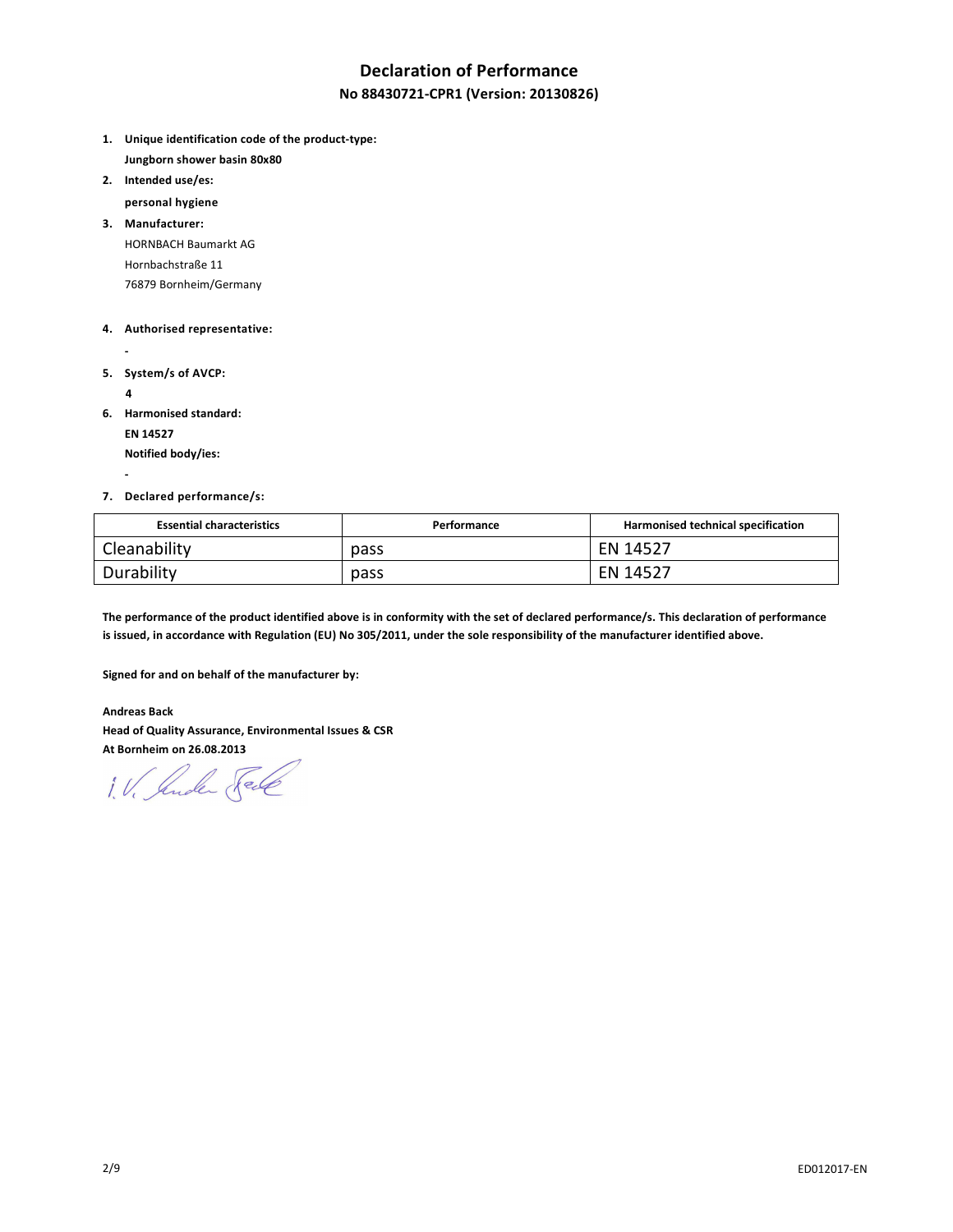# **Déclaration des Performances**

# **N o 88430721-CPR1 (Version 20130826)**

- **1. Code d'identification unique du produit type : Bac à douche Jungborn 80 x 80**
- **2. Usage(s) prévu(s) :** 
	- **hygiène personnelle**

**3. Fabricant :**  HORNBACH Baumarkt AG Hornbachstraße 11 76879 Bornheim/Germany

- **4. Mandataire :**
- **5. Système(s) d'évaluation et de vérification de la constance des performances :** 
	- **4**

 **-** 

 **-** 

**6. Norme harmonisée :** 

 **EN 14527** 

 **Organisme(s) notifié(s) :** 

**7. Performance(s) déclarées :** 

| Caractéristiques essentielles | Performance | Spécifications techniques harmonisées |
|-------------------------------|-------------|---------------------------------------|
| Aptitude au nettoyage         | Réussi      | EN 14527                              |
| Durabilité                    | Réussi      | EN 14527                              |

**Les performances du produit identifié ci-dessus sont conformes aux performances déclarées. Conformément au règlement (UE) n o 305/2011, la présente déclaration des performances est établie sous la seule responsabilité du fabricant mentionné ci-dessus.** 

**Signé pour le fabricant et en son nom par :** 

**Andreas Back Directeur Management de la qualité & CSR À Bornheim, le 26.08.2013** 

1. V. Suder Sele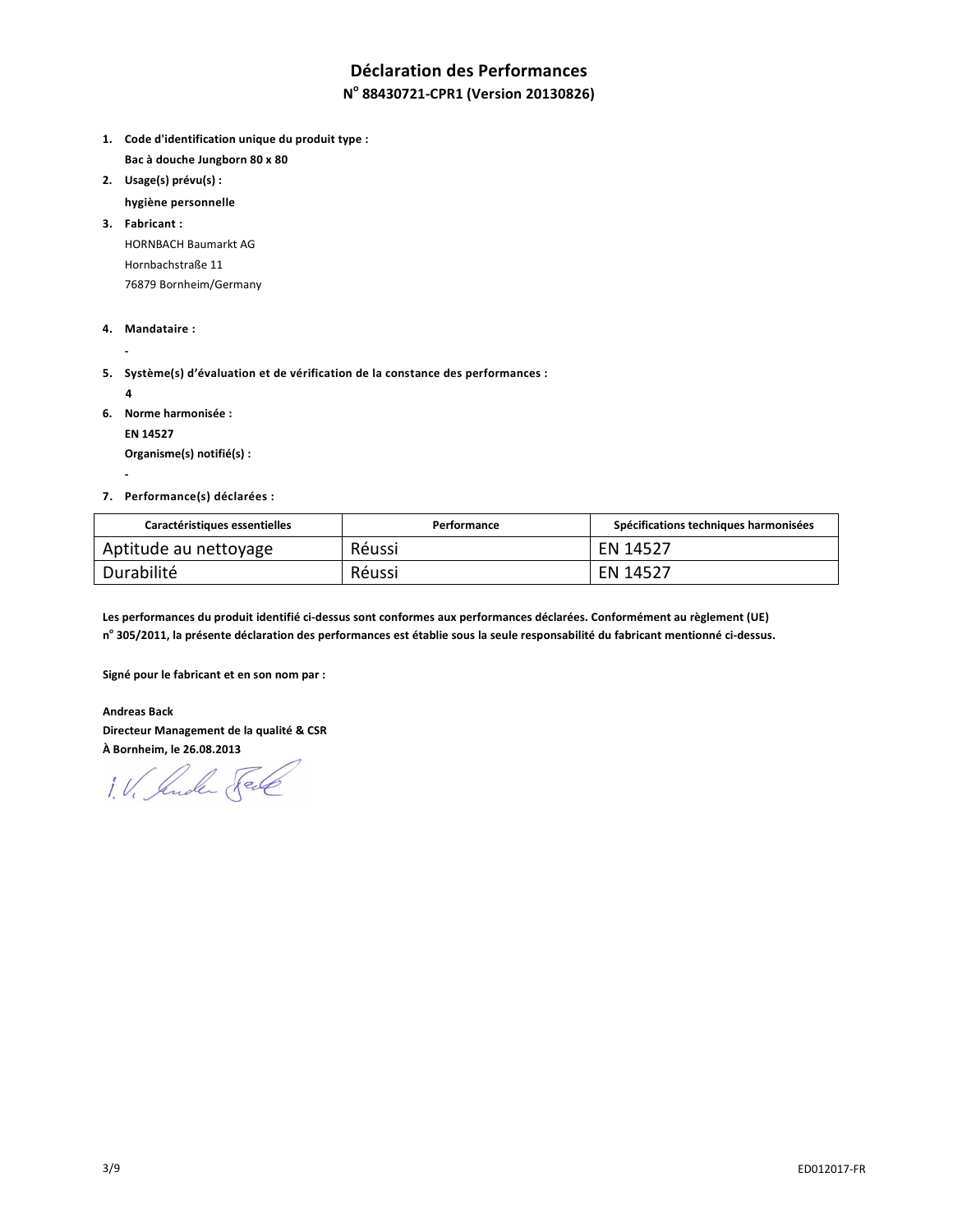# **Dichiarazione di Prestazione**

### **N. 88430721-CPR1 (Versione 20130826)**

- **1. Codice di identificazione unico del prodotto-tipo: Piatto doccia Jungborn 80x80**
- **2. Usi previsti:** 
	- **igiene personale**

**3. Fabbricante:**  HORNBACH Baumarkt AG Hornbachstraße 11 76879 Bornheim/Germany

- **4. Mandatario:**
- 
- **5. Sistemi di VVCP:** 
	- **4**

 **-** 

- **6. Norma armonizzata:** 
	- **EN 14527**

 **Organismi notificati:** 

**7. Prestazioni dichiarate:** 

| Caratteristiche essenziali | Prestazioni | Specifiche tecniche armonizzate |
|----------------------------|-------------|---------------------------------|
| Lavabilità                 | Superata    | EN 14527                        |
| Durevolezza                | Superata    | EN 14527                        |

**La prestazione del prodotto sopra identificato è conforme all'insieme delle prestazioni dichiarate. La presente dichiarazione di responsabilità viene emessa, in conformità al regolamento (UE) n. 305/2011, sotto la sola responsabilità del fabbricante sopra identificato.** 

**Firmato a nome e per conto del fabbricante da:** 

**Andreas Back Responsabile Qualità & CSR In Bornheim addì 26.08.2013** 

1. V. Jude Sel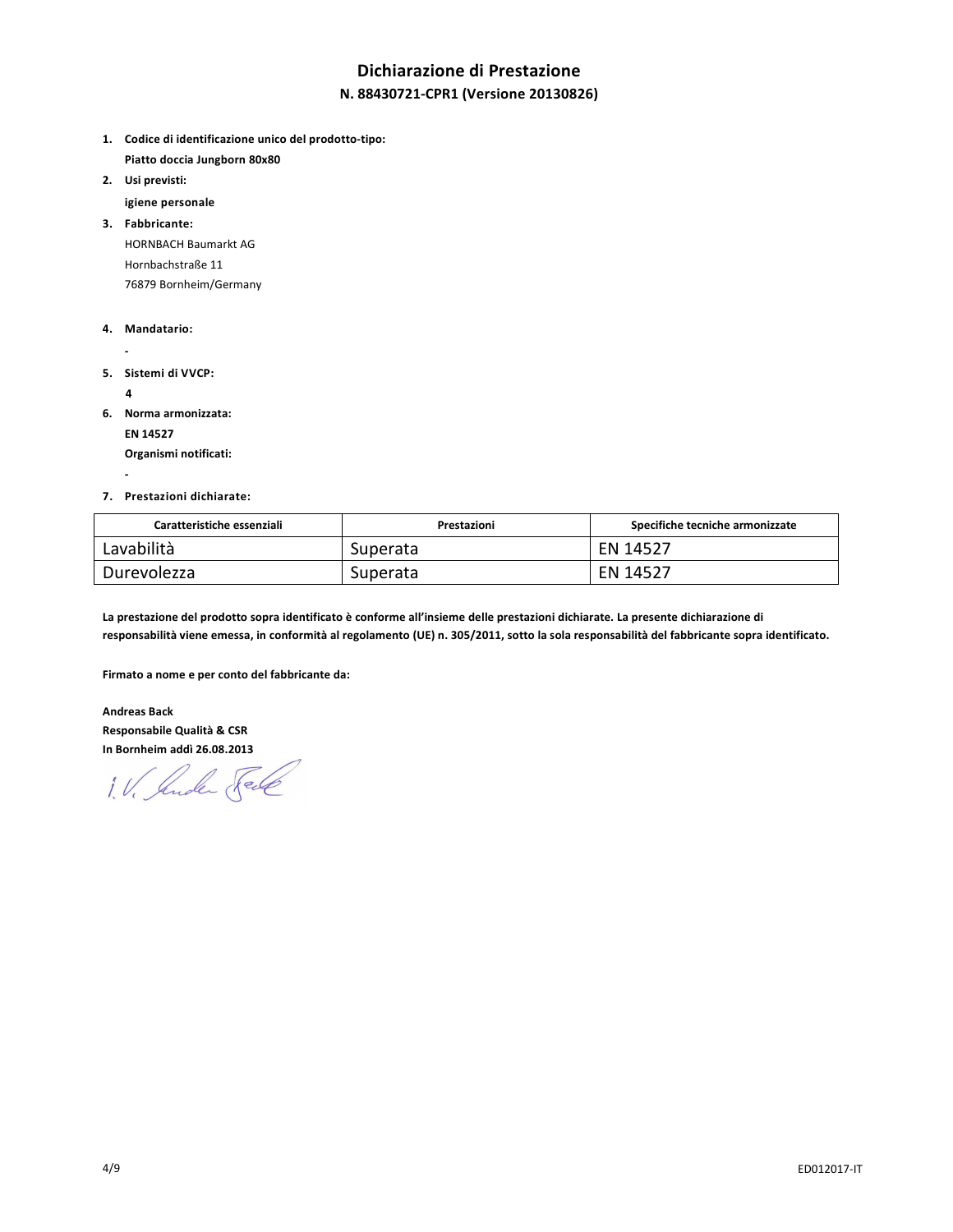# **Prestatieverklaring Nr. 88430721-CPR1 (Versie 20130826)**

- **1. Unieke identificatiecode van het producttype: Jungborn douchebak 80x80**
- **2. Beoogd(e) gebruik(en):**
- **persoonlijke hygiëne**

**3. Fabrikant:**  HORNBACH Baumarkt AG Hornbachstraße 11 76879 Bornheim/Germany

- **4. Gemachtigde:**
- **5. Het system of de systemen voor de beoordeling en verificatie van de prestatiebestendigheid:** 
	- **4**

 **-** 

 **-** 

**6. Geharmoniseerde norm:** 

 **EN 14527** 

 **Aangemelde instantie(s):** 

**7. Aangegeven prestatie(s):** 

| Essentiële kenmerken | Vermogen | Geharmoniseerde technische specificatie |
|----------------------|----------|-----------------------------------------|
| Reinigbaarheid       | Gehaald  | EN 14527                                |
| Duurzaamheid         | Gehaald  | EN 14527                                |

**De prestaties van het hierboven omschreven product zijn conform de aangegeven prestaties. Deze prestatieverklaring wordt in overeenstemming met Verordening (EU) nr. 305/2011 onder de exclusieve verantwoordelijkheid van de hierboven vermelde fabrikant verstrekt.** 

**Ondertekend voor en namens de fabrikant door:** 

**Andreas Back hoofd Kwaliteitsmanagement & CSR Te Bornheim op 26.08.2013** 

1. V. Suder Fele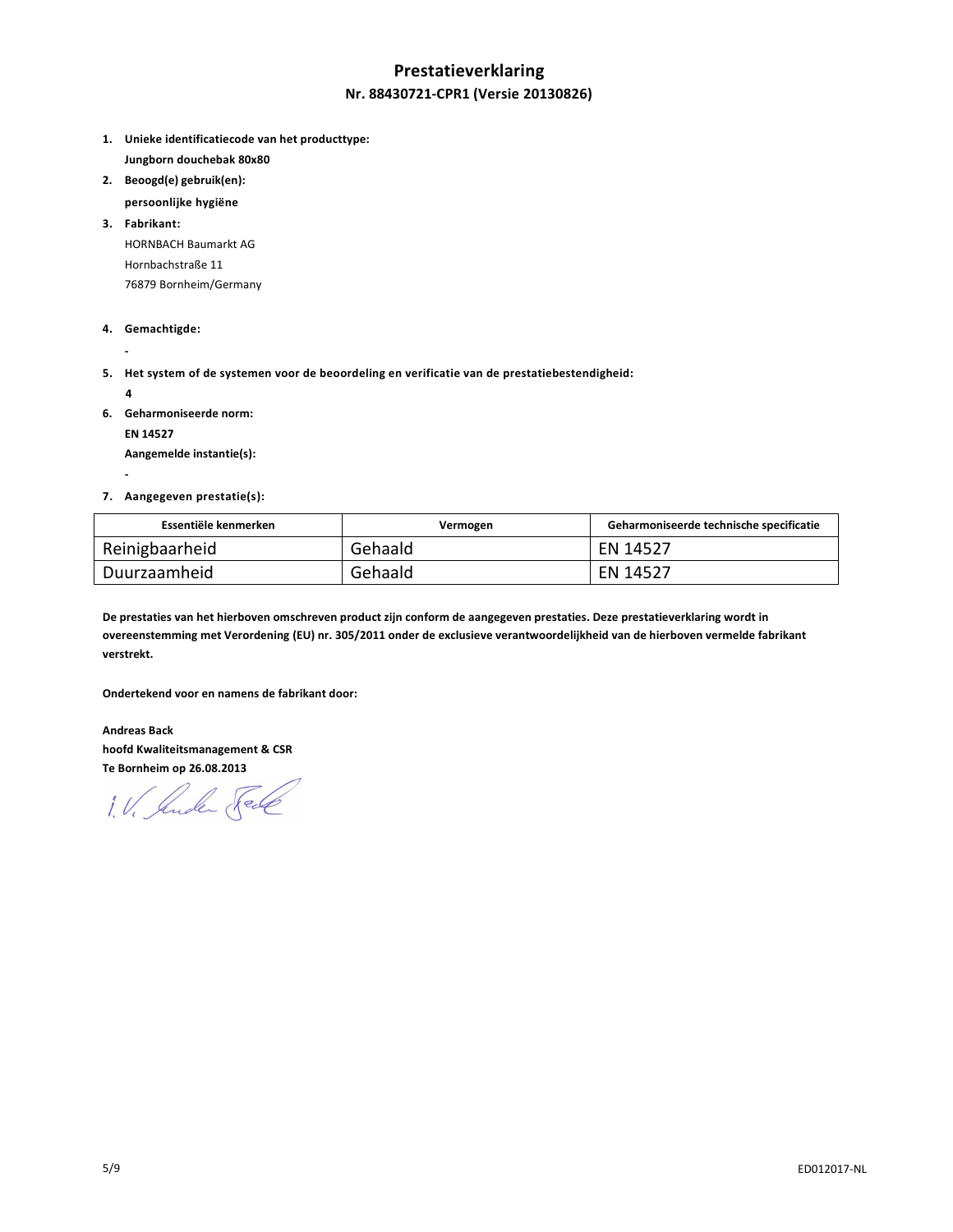## **Prestandadeklaration**

### **Nr 88430721-CPR1 (Version 20130826)**

- **1. Produkttypens unika identifikationskod: Jungborn duschkar 80x80**
- **2. Avsedd användning/avsedda användningar:** 
	- **personlig hygien**
- **3. Tillverkare:**  HORNBACH Baumarkt AG Hornbachstraße 11 76879 Bornheim/Germany
- **4. Tillverkarens representant:**
- 
- **5. System för bedömning och fortlöpande kontroll av prestanda:** 
	- **4**

 **-** 

**6. Harmoniserad standard:** 

 **EN 14527** 

 **Anmält/anmälda organ:** 

#### **7. Angiven prestanda:**

| Väsentliga kännetecken | Prestanda | Harmoniserad teknisk specifikation |
|------------------------|-----------|------------------------------------|
| Rengörbarhet           | Godkänd   | EN 14527                           |
| Beständighet           | Godkänd   | EN 14527                           |

**Prestandan för ovanstående produkt överensstämmer med den angivna prestandan. Denna prestandadeklaration har utfärdats i enlighet med förordning (EU) nr 305/2011 på eget ansvar av den tillverkare som anges ovan.** 

**Undertecknad på tillverkarens vägnar av:** 

**Andreas Back ledare för kvalitetsmanagement & CSR Bornheim den 26.08.2013** 

1. V. Suder Sel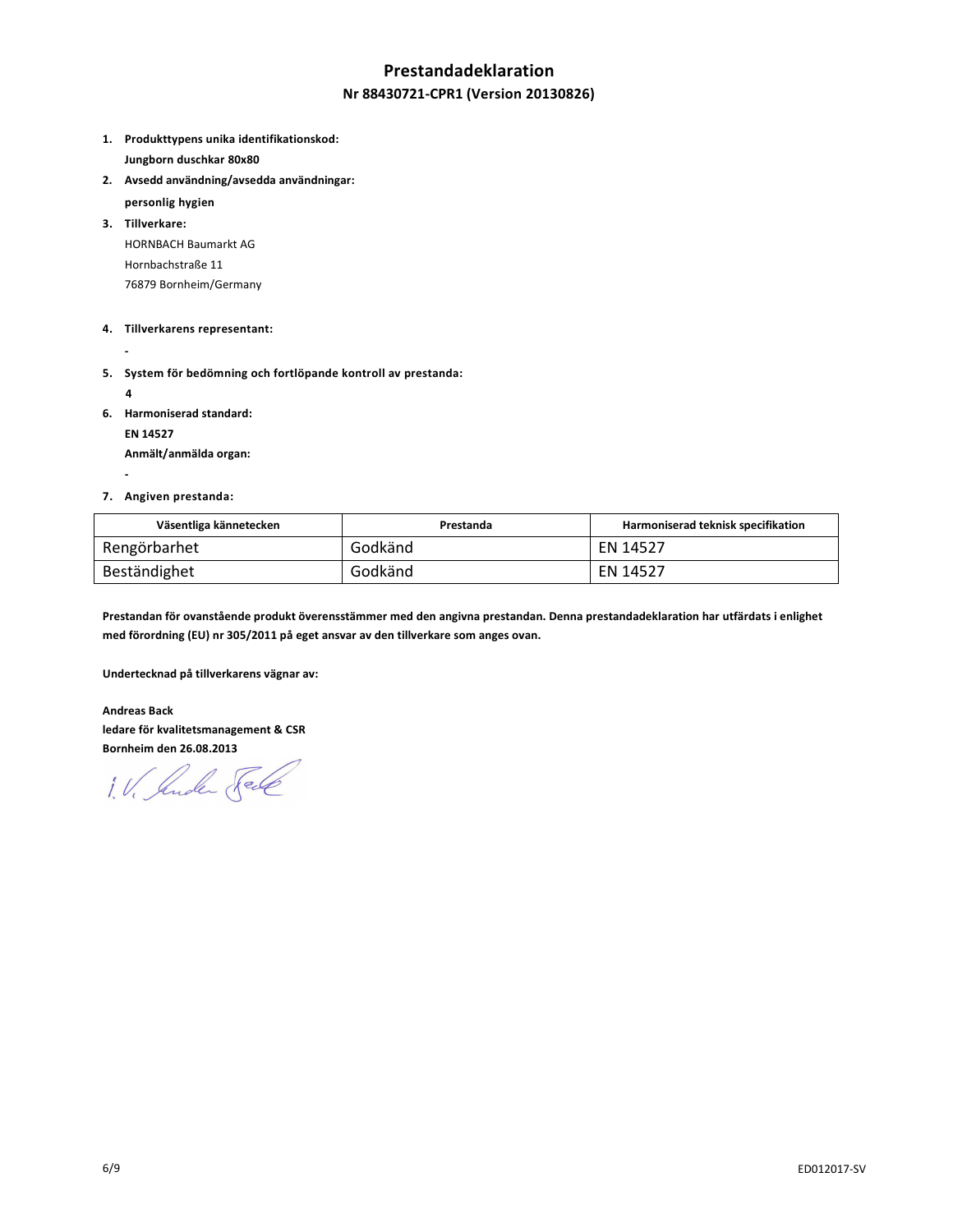# **Prohlášení o Vlastnostech**

### **č. 88430721-CPR1 (Verze 20130826)**

- **1. Jedinečný identifikační kód typu výrobku: Sprchová vanička Jungborn 80x80**
- **2. Zamýšlené/zamýšlená použití:**
- **osobní hygienu**

**3. Výrobce:**  HORNBACH Baumarkt AG Hornbachstraße 11 76879 Bornheim/Germany

#### **4. Zplnomocněný zástupce:**

- 
- **5. Systém/systémy POSV:** 
	- **4**

 **-** 

**6. Harmonizovaná norma:** 

 **EN 14527** 

 **Oznámený subjekt/oznámené subjekty:** 

#### **7. Deklarovaná vlastnost/Deklarované vlastnosti:**

| Podstatné vlastnosti | Výkon           | Harmonizovaná technická specifikace |
|----------------------|-----------------|-------------------------------------|
| Čistitelnost         | Zkouška úspěšná | EN 14527                            |
| Trvanlivost          | Zkouška úspěšná | EN 14527                            |

**Vlastnosti výše uvedeného výrobku jsou ve shodě se souborem deklarovaných vlastností. Toto prohlášení o vlastnostech se v souladu s nařízením (EU) č. 305/2011 vydává na výhradní odpovědnost výrobce uvedeného výše.** 

**Podepsáno za výrobce a jeho jménem:** 

**Andreas Back vedoucí oddělení kvality & CSR V Bornheim dne 26.08.2013** 

1. V. Suder Sel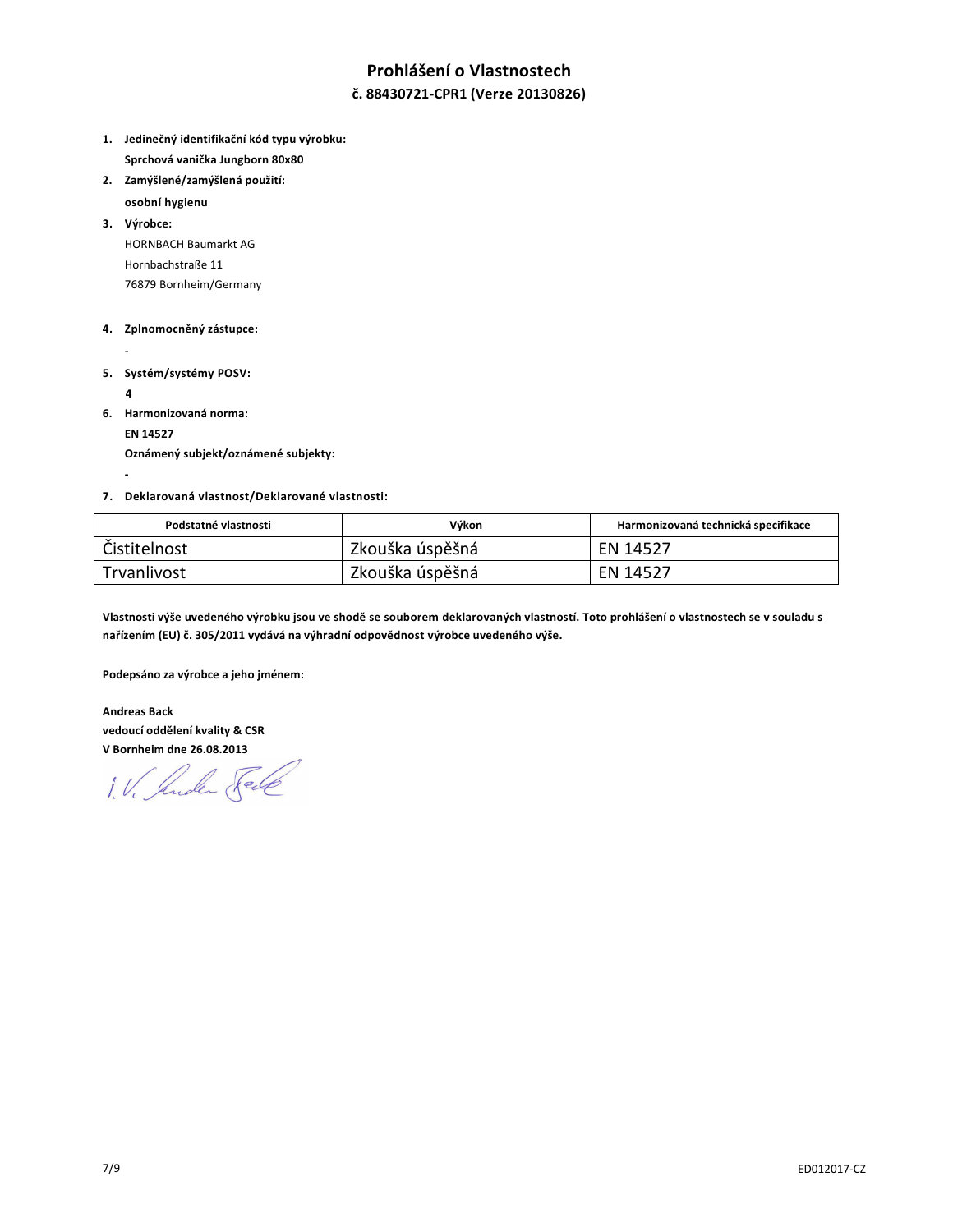# **Vyhlásenie o Parametroch**

### **č. 88430721-CPR1 (Verzia 20130826)**

- **1. Jedinečný identifikačný kód typu výrobku: Jungborn sprchovacia vaňa 80x80**
- **2. Zamýšľané použitie/použitia:** 
	- **osobnú hygienu**
- **3. Výrobca:**  HORNBACH Baumarkt AG Hornbachstraße 11 76879 Bornheim/Germany

#### **4. Splnomocnený zástupca:**

- 
- **5. Systém(-y) posudzovania a overovania nemennosti parametrov:** 
	- **4**

 **-** 

**6. Harmonizovaná norma:** 

 **EN 14527** 

 **Notifikovaný(-é) subjekt(-y):** 

#### **7. Deklarované parametre:**

| Podstatné znaky  | Výkon   | Harmonizované technické špecifikácie |
|------------------|---------|--------------------------------------|
| Možnosť čistenia | Pokrytý | EN 14527                             |
| Životnosť        | Pokrytý | EN 14527                             |

**Uvedené parametre výrobku sú v zhode so súborom deklarovaných parametrov. Toto vyhlásenie o parametroch sa v súlade s nariadením (EU) č. 305/2011 vydáva na výhradnú zodpovednosť uvedeného výrobcu.** 

**Podpísal(-a) za a v mene výrobcu:** 

**Andreas Back vedúci manažmentu kvality & CSR V Bornheim dňa 26.08.2013** 

1. V. Suder Fell